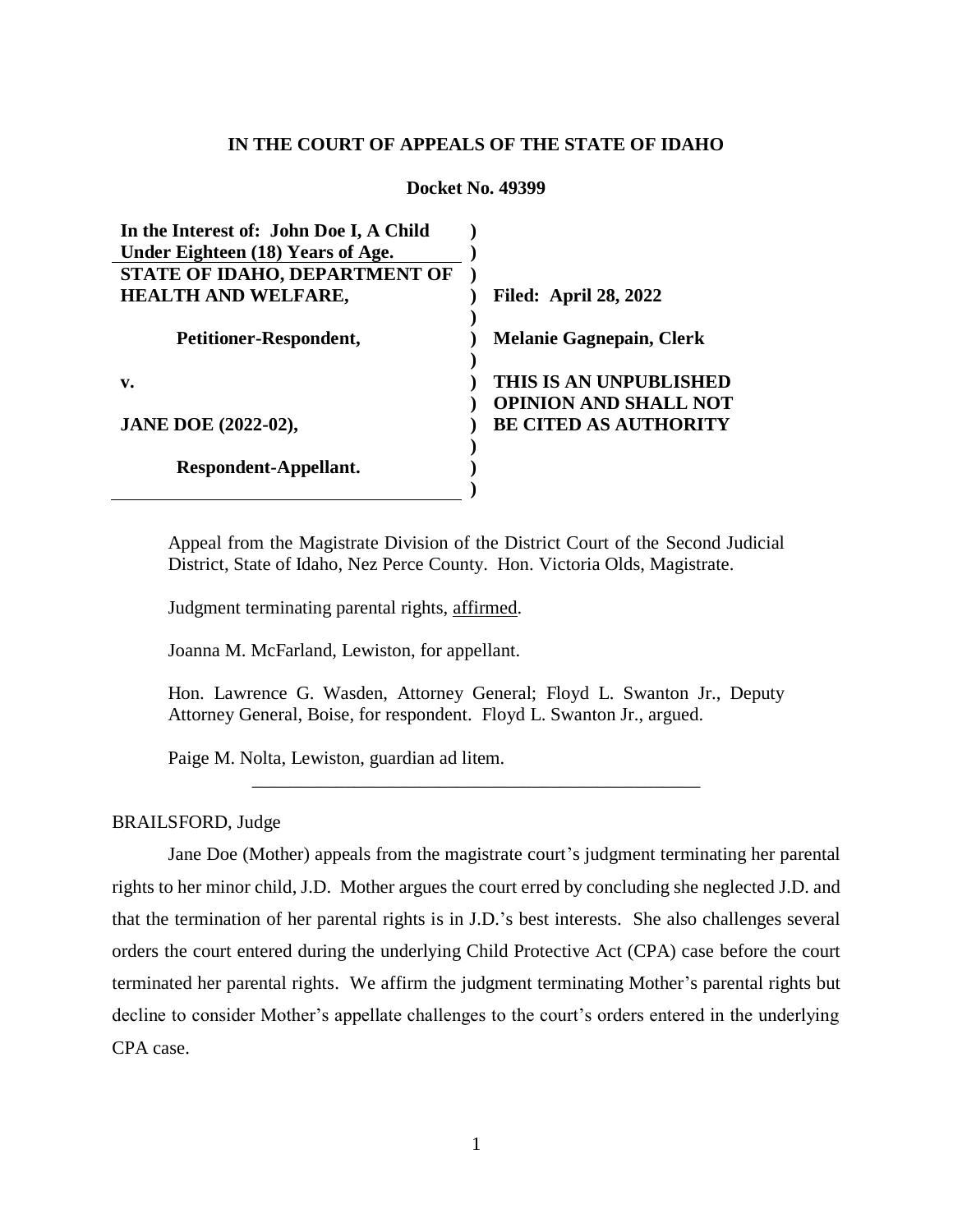#### **I.**

## **FACTUAL AND PROCEDURAL BACKGROUND**

In March 2014, Mother gave birth to  $J.D.<sup>1</sup>$  At that time, Mother was in Lewiston; unmarried; and in a relationship with a sex offender, who was not J.D.'s father.<sup>2</sup> Shortly after J.D.'s birth, the Idaho Department of Health and Welfare opened a voluntary case plan for Mother based on concerns about her mental health, inappropriate housing, and inability to care for J.D. That plan remained in place until about January 2015.

According to Mother's testimony at the termination hearing, when J.D. was "around two or three years old," he began having "tantrums" due to "frustration" and "anger," and she had his mental health evaluated. Also during this timeframe, Mother married a man in December 2016 but divorced him within a "couple" of months. Then, in April 2017, Mother gave birth to twins, although the twins were not the children of the man Mother had married in December 2016 and subsequently divorced.

Shortly after the twins' birth in April 2017, the Department received a report in May 2017 that Mother was locking J.D. in his room and that he had bruising on his legs. During an investigation of this report, Mother stated she was "overwhelmed" and "didn't know what to do with [J.D.]." Following the investigation, the Department sought protective supervision of J.D. and his younger twin siblings. Eventually, the State charged Mother with injury to child; Mother pled guilty to disturbing the peace; and the magistrate court granted the Department's request for protective supervision of the children. The Department's protective supervision concluded in approximately February 2018. During this time, Mother received services to improve her parenting skills.

In October 2018, Mother gave birth to a daughter, and in December 2018, she married the daughter's father. A few months later, in April 2019, when J.D. was five years old, Mother took him to the emergency room "with a chief complaint of hyperactive behavior." According to the

<sup>&</sup>lt;sup>1</sup> Mother had given birth to two children before the birth of J.D. When Mother was nineteen years old, however, the children's maternal grandmother obtained a guardianship over them, and at the time of the termination trial, Mother did not have custody of those two older children, who remained in their maternal grandmother's custody in New Hampshire.

<sup>&</sup>lt;sup>2</sup> At J.D.'s birth, Mother was mistaken about the identity of his father, and Mother did not learn the father's identity until later. The magistrate court terminated the parental rights of J.D.'s father, but that termination is not the subject of this case.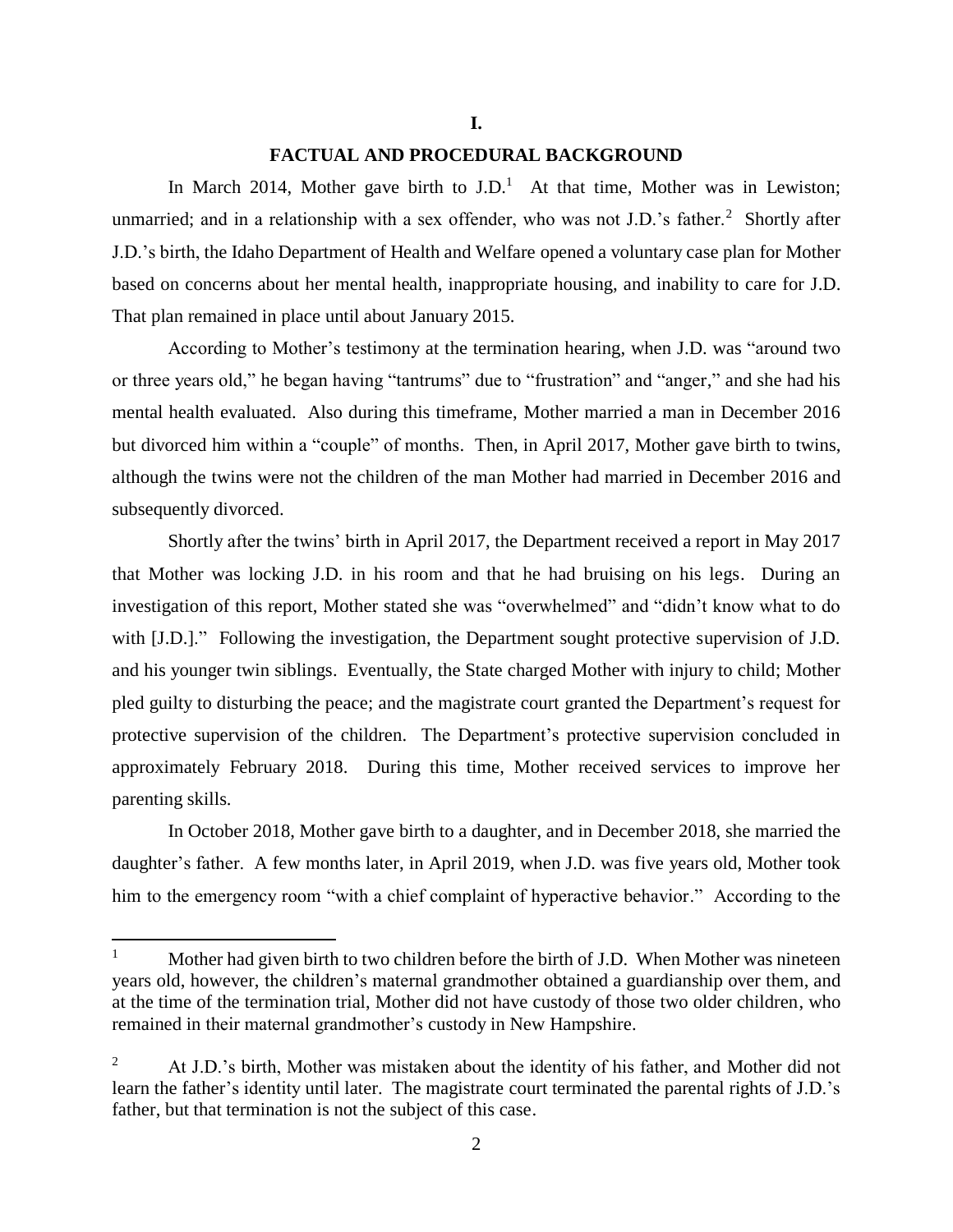emergency room physician, Mother reported that J.D. was locked in his room because "it was not time for him to come out" and "he had hit his head against a pane of glass in his bedroom, cracking the glass." The emergency room nurse testified that Mother "was worried about [J.D.'s] behavior being out of control and was looking for a psych placement for [J.D.]." Both the physician and nurse testified to a lack of bonding between Mother and J.D. The physician discharged J.D. with instructions to follow up with family therapy intervention and with J.D.'s treating psychiatrist.

In May 2019, Mother drove J.D. to Boise, and he was admitted into an inpatient behavioral program. According to the child psychiatrist who admitted J.D. into the hospital, he was exhibiting behavioral issues of maladaptive aggression and suicidal thinking. Following this hospitalization, the Department filed a petition to obtain legal custody of J.D. and his three younger siblings under the CPA. After a shelter care hearing, the hospital discharged J.D. into the Department's care.

The magistrate court held a two-day, contested adjudicatory hearing in August 2019 and awarded the Department legal custody of J.D. The court, however, concluded that it did not have jurisdiction over his three younger siblings and dismissed the Department's petition as to those children, and the case proceeded only as to J.D. In September 2019, the court approved a case plan. The case plan identified tasks for Mother to perform to improve her ability to meet J.D.'s mental health and his emotional and developmental needs. Those tasks included, for example, that Mother learn about attention deficit hyperactivity disorder, work with the Department to identify J.D.'s needs, learn how to meet those needs, attend visitation with J.D., and demonstrate her ability to provide appropriate parental care for him.

During the case's pendency, the Department placed J.D. in several different foster care arrangements. Initially, the Department placed J.D. in foster care with his step-grandparents. Later, it transferred J.D. to a different foster home. Then, in July 2020, it transferred him to a residential treatment facility for children in crisis. According to a child psychiatrist who began treating J.D. in February 2021, he had "very severe struggles" while at the facility and was hospitalized twice for "out-of-control aggressive behavior directed toward his peers, other kids at the [facility], and staff." The psychiatrist testified that, while at the facility, "[J.D. was] very easily triggered by peers and noise and over activity. So there was a lot of uncontrollable tantruming and aggression in that environment because it's a group care environment with a lot of children."

After J.D. had resided at the residential treatment facility for approximately one year, the Department transferred him to reside with a family in July 2021, approximately six weeks before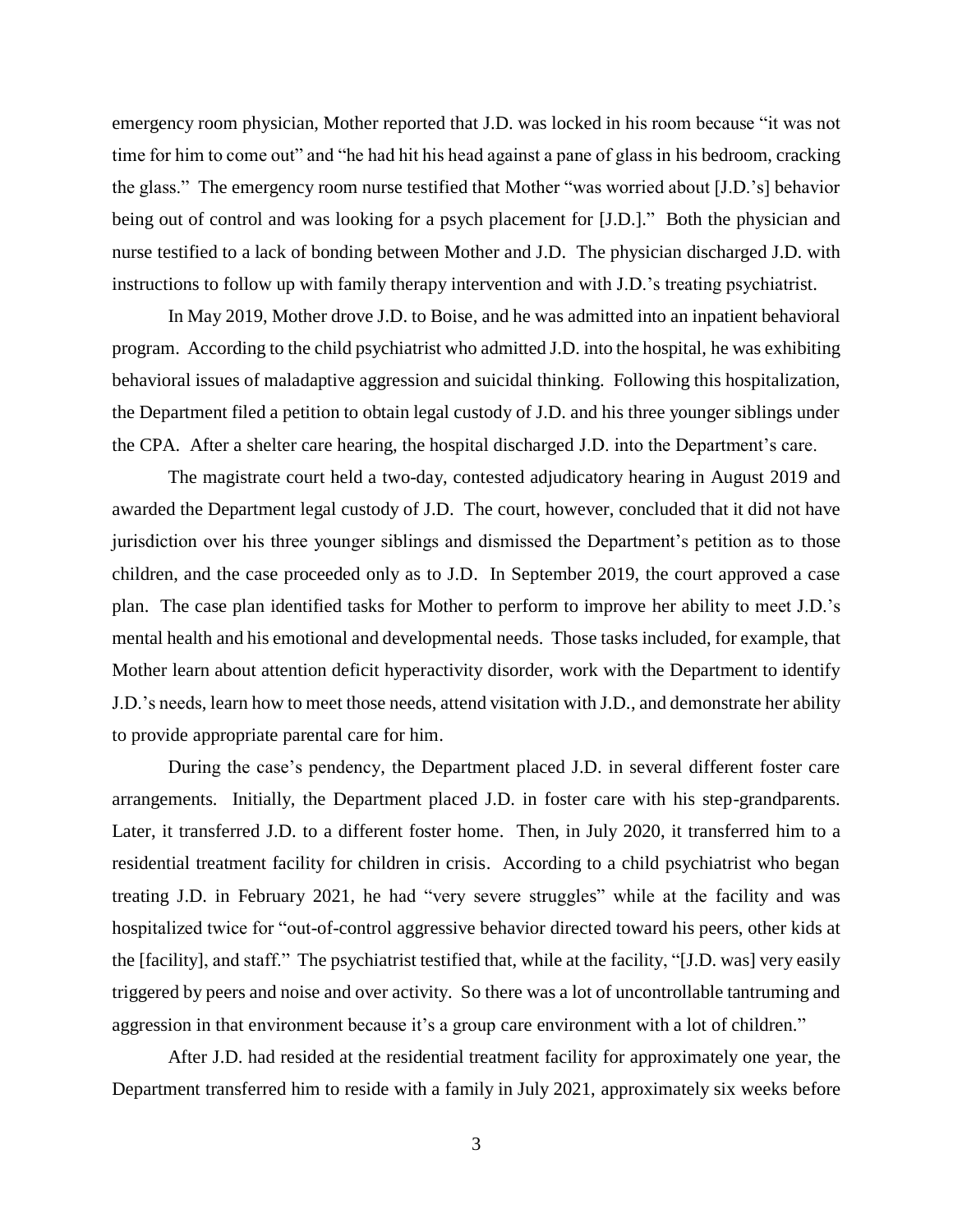the termination hearing in August 2021. At the time of the termination hearing, the family was not a licensed foster care family but had applied for a license. As a result, a licensed foster care family "in the area" was "involved" in "oversee[ing] J.D.'s care."

Also during the case's pendency, the magistrate court held numerous review hearings and a permanency hearing in March 2021. During that hearing, the court amended the permanency goal from reunification to a primary goal of termination of parental rights and adoption and a concurrent goal of reunification. In April 2021, the Department petitioned to terminate Mother's parental rights, and the court scheduled a termination hearing for August 2021. Approximately a week before that hearing, however, Mother left Idaho and drove to New Hampshire with her husband and other three younger children.<sup>3</sup>

The magistrate court held a termination hearing over the course of five days in August and September 2021. At the time of the hearing, Mother remained in New Hampshire and appeared at the hearing by video conference. Numerous witnesses testified including Mother, the guardian ad litem, three Department caseworkers, J.D.'s current foster mother, two child psychiatrists, a psychologist, two family therapists, and the emergency room doctor and the nurse who had treated J.D. Additionally, Mother called her husband, her mother-in-law, and a neighbor as witnesses.

Following the termination hearing, the magistrate court entered written findings of fact and conclusions of law terminating Mother's parental rights. Among other things, the court concluded that Mother had neglected J.D. by failing to provide him with proper parental care and control and by failing to comply with her case plan. *See* Idaho Code § 16-1602(31)(a) (defining neglect to include failing to provide proper parental care and control); I.C. § 16-2002(3)(b) (defining neglect to include failure to comply with case plan and the Department having custody of the child for fifteen of the most recent twenty-two months). Additionally, the court concluded that Mother is unable to discharge her parental responsibilities under I.C. § 16-2005(1)(d) and that termination of her parental rights is in J.D.'s best interests.

Mother timely appeals the magistrate court's judgment terminating her parental rights.

<sup>&</sup>lt;sup>3</sup> The magistrate court made specific findings about Mother's decision to travel to New Hampshire before the termination hearing. The court found that Mother did not inform the court, her attorney, the caseworker, or the guardian ad litem of her plan to travel to New Hampshire; Mother's testimony on the subject was "not credible"; and "the family intended to move with no intention of Mother and the younger siblings returning to Idaho."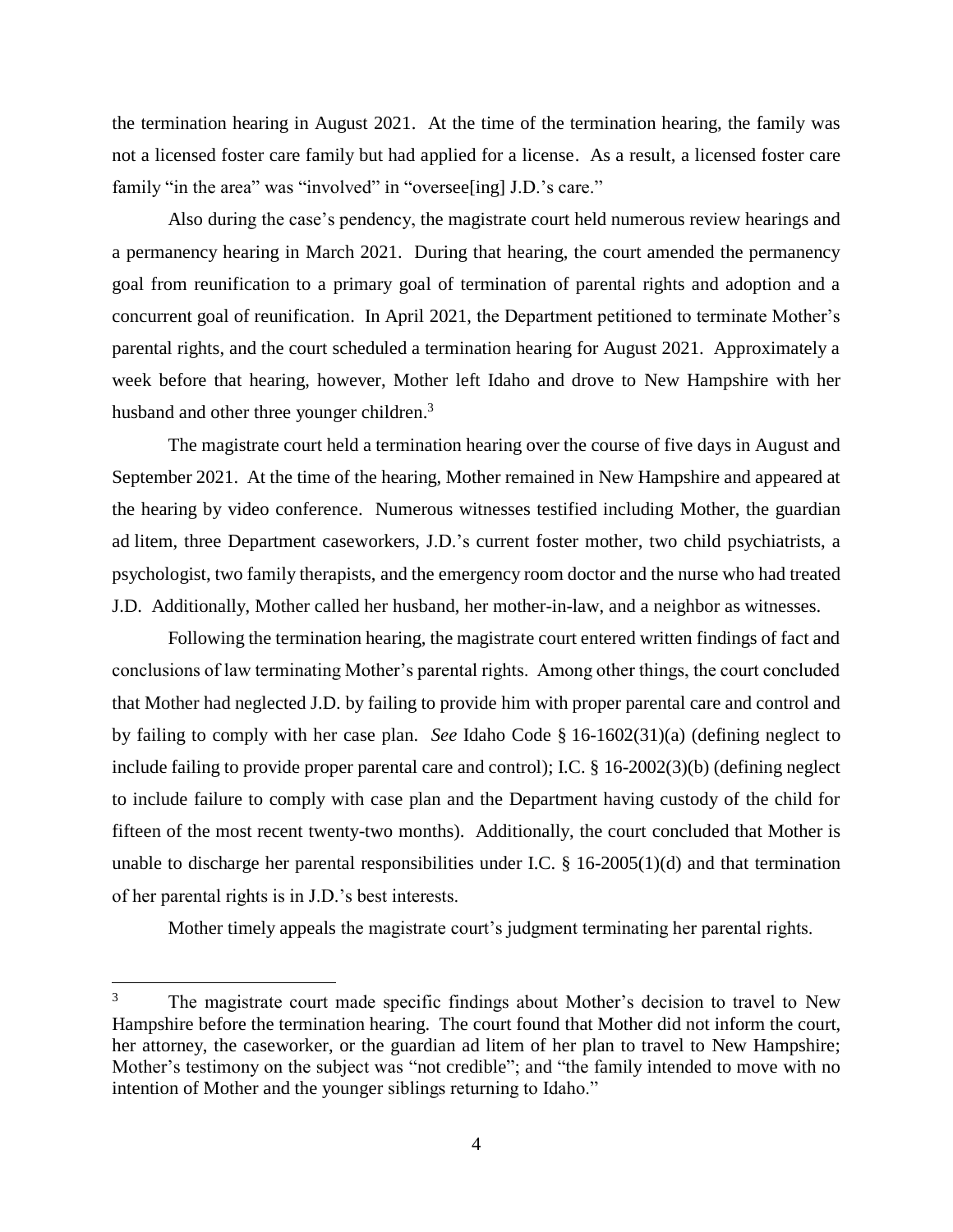## **II.**

# **ANALYSIS**

### **A. Orders Entered in Underlying CPA Case**

Mother asserts numerous challenges on appeal, including challenging the magistrate court's orders entered during the pendency of the CPA case. Those challenges include that the court erred by: (1) finding the Department had made reasonable efforts towards reunification, (2) changing the permanency goal from reunification to termination of parental rights, and (3) denying Mother's motion for an extended home visit and to vacate the termination hearing. As discussed below, because I.C. § 16-1625(1)(c) provided for appeal of these orders to the district court or to seek permissive appeal to the Idaho Supreme Court, we decline to address Mother's challenges to those orders.

## **1. Reasonable reunification efforts**

Mother asserts the magistrate court "erred in finding [the Department] made reasonable efforts towards reunification from the review hearings." Mother argues that "substantial, competent evidence does not support the court's finding that the Department's efforts were reasonable and that the Department failed to support "the reunification goals" and "to implement reasonable efforts that would ensure [J.D.'s] ongoing health and wellbeing." In support, Mother cites evidence from numerous review hearings, which she contends supports that the Department's efforts at reunification were not reasonable.

The Idaho Supreme Court, however, has definitively ruled that an "inquiry into the Department's efforts at reunification is irrelevant to the termination of parental rights." *Idaho Dep't of Health & Welfare v. Doe*, 164 Idaho 883, 888, 436 P.3d 1232, 1237 (2019); *see also State, Dep't of Health & Welfare v. Doe (2019-31)*, 166 Idaho 357, 361, 458 P.3d 226, 230 (Ct. App. 2020) ("It is well-settled that the Department's efforts at reunification are not relevant to the magistrate court's termination decision under I.C. § 16-2005."). Mother acknowledges this ruling but argues she lacks "immediate appellate recourse for a court's determination of the Department's reasonable efforts [which] impacts her due process rights for termination of parental rights."

We disagree. As this Court previously ruled in *Doe (2019-31)*, 166 Idaho at 360-61, 458 P.3d at 230-31, "[t]here is a statutory right to appeal at several points during the pendency of the child protection proceeding." Idaho Code  $\S$  16-1625(1) sets forth this right and provides, in part, that an aggrieved party may appeal "[a]n adjudicatory decree," "[a]ny order subsequent to the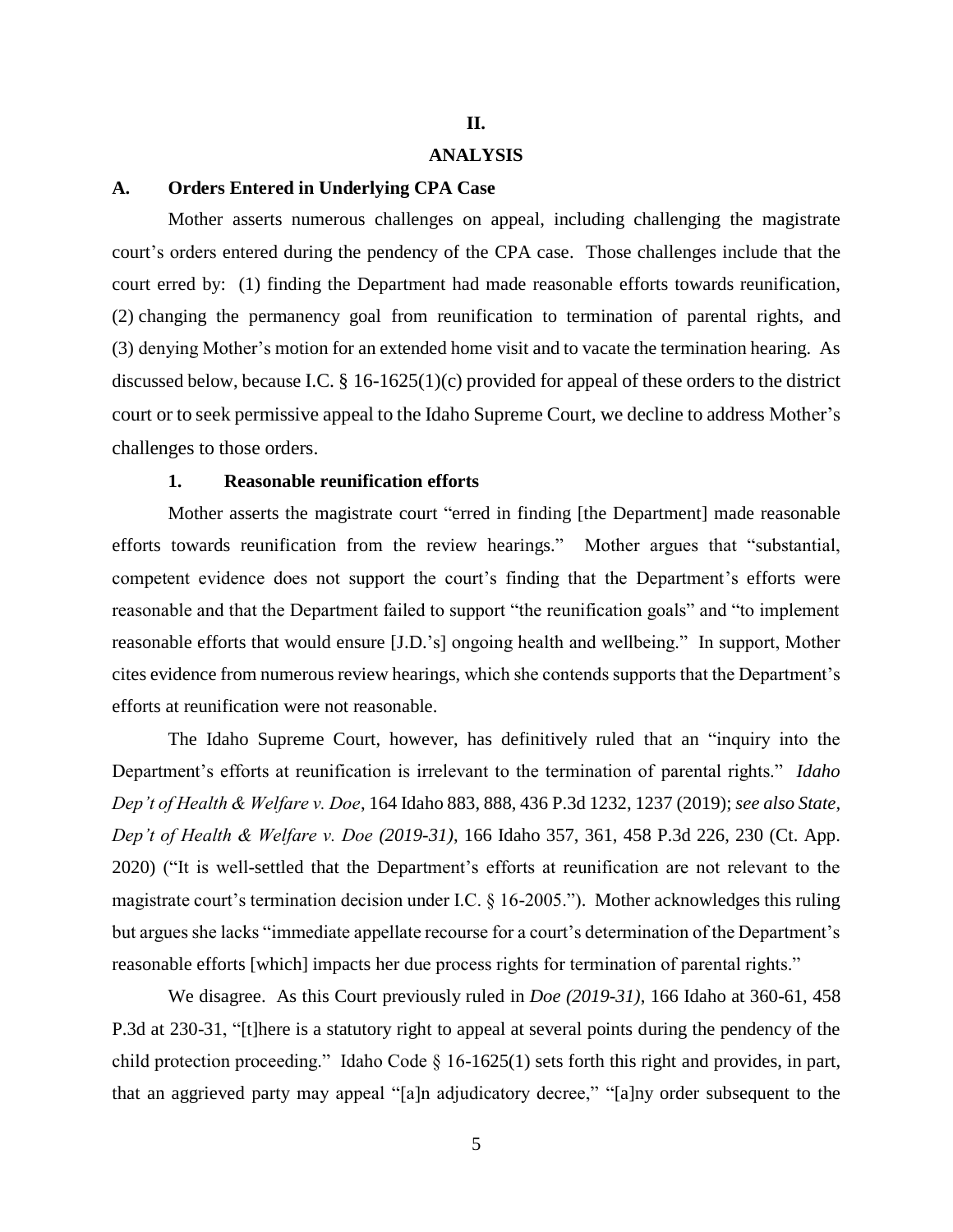adjudicatory decree that vests legal custody of the child in the department," or "[a]ny order subsequent to the adjudicatory decree that authorizes or mandates the department to cease reasonable efforts to make it possible to return the child to his home." I.C. § 16-1625(1)(a)-(c).<sup>4</sup>

Based on this statutory scheme, this Court rejected the parent's argument in *Doe (2019- 31)*, 166 Idaho at 361, 458 P.3d at 231, that review under the scheme does not satisfy due process. Further, this Court concluded that an appellate review of the Department's reasonable efforts following a termination is contrary to the statutory scheme and noted "important policy reasons" the legislature did not include reasonable efforts as a required finding after the Department files a termination petition. *Id.* Accordingly, we conclude Mother's due process rights were not violated, and we decline to address Mother's argument that substantial and competent evidence does not support the district court's findings during the pendency of the CPA case that the Department made reasonable efforts to reunify J.D. with Mother.

# **2. Change of permanency goal to termination**

Mother also similarly asserts the magistrate court "erred in changing the permanency goal to termination of parental rights" during the pendency of the CPA case. In support, Mother cites to evidence admitted during the permanency hearing; contends the court acknowledged during the hearing a "need for additional visitation," which Mother asserts confirms she "was in compliance with her case plan tasks and reasonably able to reunify with the minor"; and argues "[n]othing regarding [Mother's] progress prevented her from the return of her son to the household." In response, the Department argues the court did not abuse its discretion in changing the permanency goal from reunification to termination. In support, the Department relies on *Idaho Dep't of Health & Welfare v. Doe*, 163 Idaho 565, 569, 416 P.3d 937, 941 (2018), ruling that "the applicable standard of review of a magistrate court's decision to accept, modify, or reject the Department's proposed permanency plan" is the abuse of discretion standard. The guardian ad litem, however, argues Mother was required but failed to appeal the court's order changing the permanency goal under I.C. § 16-1625(1).

We agree with the guardian ad litem that Mother was required to appeal the magistrate court's order in the CPA case changing the primary permanency goal from reunification to

<sup>4</sup> The aggrieved party may appeal such orders to the district court or may seek a direct permissive appeal to the Idaho Supreme Court. I.C. § 16-1625(1).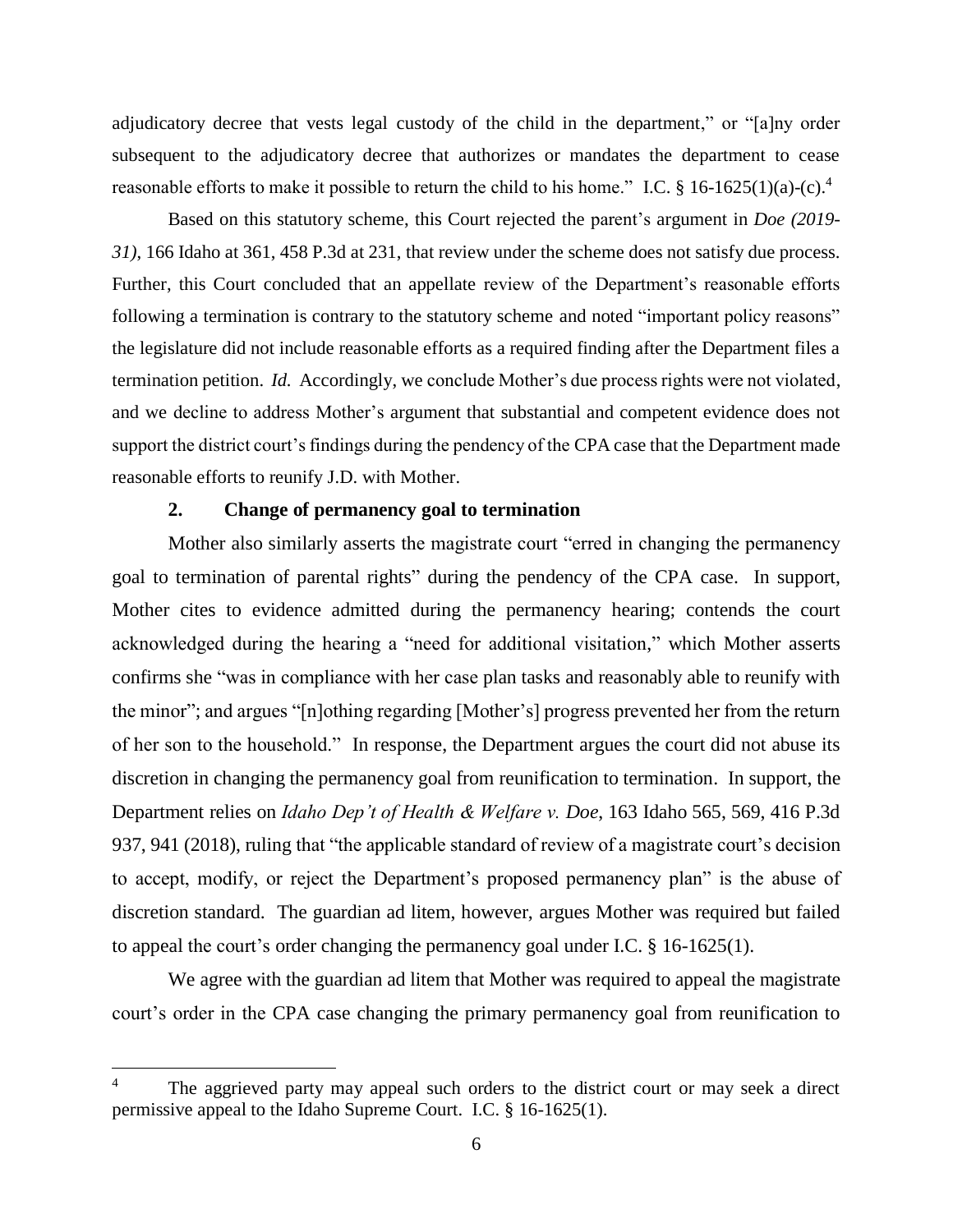termination of parental rights under Idaho Code  $\S$  16-1625(1)(c). This statute provides that "an aggrieved party may appeal" "[a]ny order subsequent to the adjudicatory decree that authorizes or mandates the department to cease reasonable efforts to make it possible to return the child to his home" to the district court or to seek a direct permissive appeal of this order to the Idaho Supreme Court. *Id.* The magistrate court's order changing the permanency goal is such an order.

Mother does not reply to the guardian ad litem's assertion that she was required to appeal the magistrate court's order changing the permanency goal under I.C. § 16-1625(1)(c). Specifically, she makes no argument and cites no authority that--despite her appellate rights under I.C. § 16-1625(1)--she may appeal the order after the magistrate court's judgment terminating her parental rights. For the same reasons articulated in *Doe (2019-31)* that a parent may not challenge reasonableness of the Department's reunification efforts post-termination, we conclude Mother may not appeal the magistrate court's order changing the permanency goal in the CPA case post-termination. The legislature provided for statutory appellate review of the magistrate court's order changing the permanency goal, and this Court will defer to that authority absent a constitutional violation. *See Doe (2019-31)*, 166 Idaho at 361, 458 P.3d at 230 (noting grant of statutory appellate review is within the legislature's purview).

We do not construe the Idaho Supreme Court's decision in *Doe*, 163 Idaho 565, 416 P.3d 937, on which the Department relies, to provide otherwise. *Doe* is a post-termination CPA case. *Id.* at 567, 416 P.3d at 939. After the termination of parental rights, "the Department filed a post-termination permanency plan that requested a change in the permanency goal from adoption by relative to adoption by non-relative." *Id.* The magistrate court rejected this request, and the Department appealed. *Id.* On appeal, the Court noted the magistrate court entered the order on the permanency plan *after* entering a judgment terminating parental rights. *Id.* at 568, 416 P.3d at 940. As a result, the Court ruled that the Department's appeal was valid under Idaho Appellate Rule 12.1(a)(2), which provides for an immediate appeal to the Court of an order entered after a final judgment in a CPA proceeding. *Doe*, 163 Idaho at 568, 416 P.3d at 940. The Court then ruled that "the applicable standard for review of a magistrate court's decision to accept, modify or reject the Department's proposed permanency plan" is for an abuse of discretion. *Id.* at 569, 416 P.3d at 941. The Court's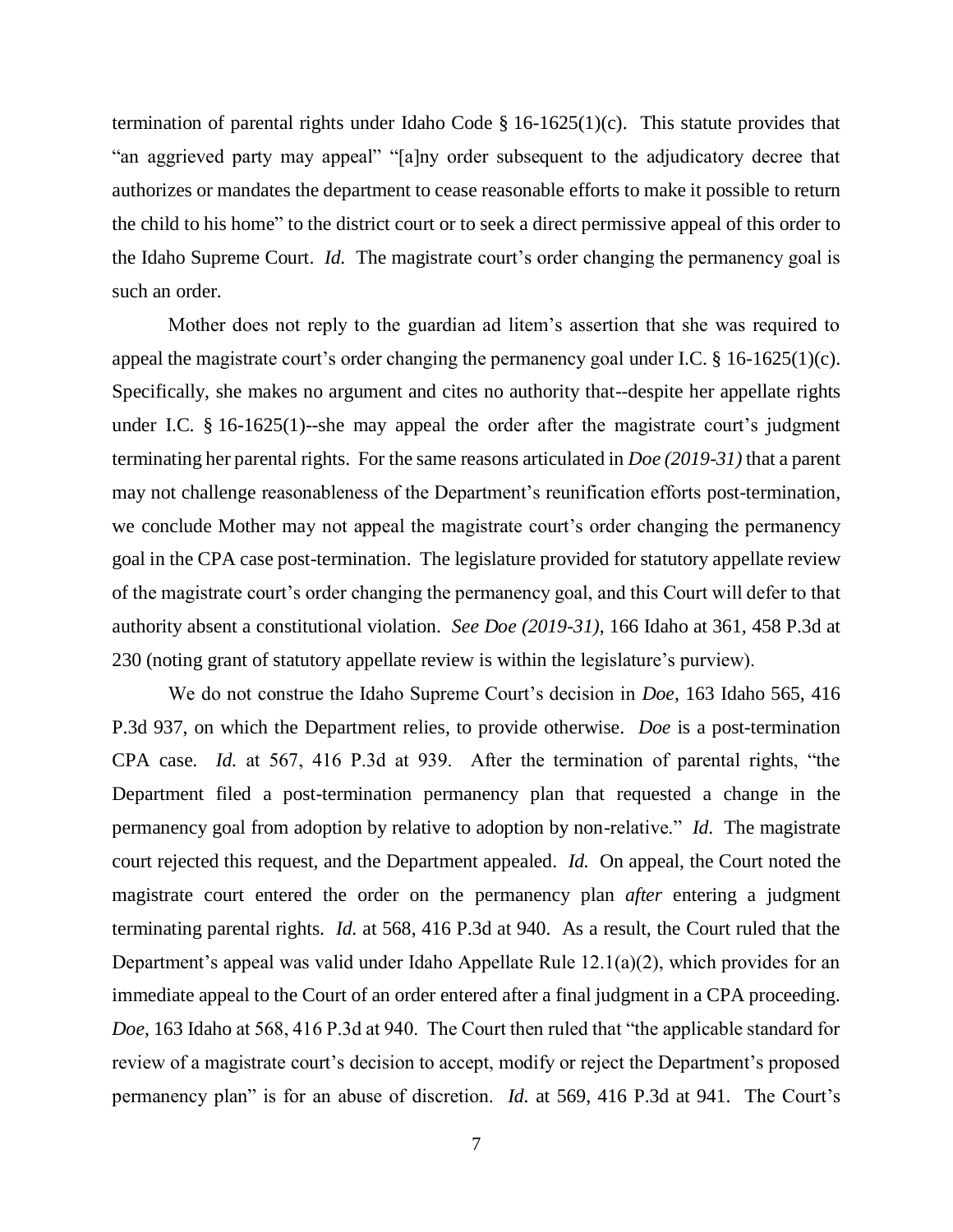decision, however, does not support the proposition that an aggrieved party may appeal a *pretermination* order on a proposed permanency plan contrary to the CPA's statutory scheme under I.C. § 16-1625(1) for appellate review of such an order.

Moreover, even assuming that Mother's appeal of the order changing the permanency plan from reunification to termination were valid and that we were to review such an order for an abuse of discretion, Mother's argument otherwise fails. Mother fails to cite the four-prong test for determining whether a court abused its discretion or to explain how the court abused its discretion under that test. *Lunneborg v. My Fun Life*, 163 Idaho 856, 863, 421 P.3d 187, 194 (2018) (articulating four-prong test for analyzing abuse of discretion). That failure is also fatal to Mother's challenge. *See State v. Jeske*, 164 Idaho 862, 870, 436 P.3d 683, 691 (2019) (requiring parties to argue abuse of discretion).

# **3. Denial of motion for extended home visit and continuance of termination hearing**

Mother also challenges the magistrate court's denial of her request--following the Department's petition for termination of her parental rights--to review the case's status, to make a finding the Department failed to make reasonable efforts at reunification, to change the primary permanency goal to reunification, to authorize an extended home visit with J.D., and to vacate the termination hearing. Essentially, Mother's motion seeking this relief, including a finding that the Department failed to make reasonable efforts and to change the permanency goal to reunification, was a request for the court to reconsider its orders on such matters entered before the Department's petition for termination of her parental rights. For the reasons discussed above, Mother's requests to review the case's status, to find the Department failed to make reasonable reunification efforts, to change the primary permanency goal, and to authorize an extended home visit<sup>5</sup> are subject to appeal under I.C. § 16-1625(1) and are irrelevant to the termination of parental rights. *Cf. Doe*, 164 Idaho at 889, 436 P.3d at 1238 ("[I]nquiry into the Department's efforts at reunification is irrelevant to the termination of parental rights."); *Doe (2019-31)*, 166 Idaho at 361, 458 P.3d at 230 ("It is well-settled that the Department's efforts at reunification are not relevant to the

 $5 \overline{5}$  To the extent Mother's appeal appropriately includes a review of the denial of her request to vacate the termination hearing, she fails to cite any authority or to make any argument on appeal challenging that denial. This Court generally does not address issues not supported by cogent argument and citation to legal authority, even in a case terminating parental rights. *Idaho Dep't of Health & Welfare v. Jane Doe (2018-24)*, 164 Idaho 143, 147, 426 P.3d 1243, 1247 (2018).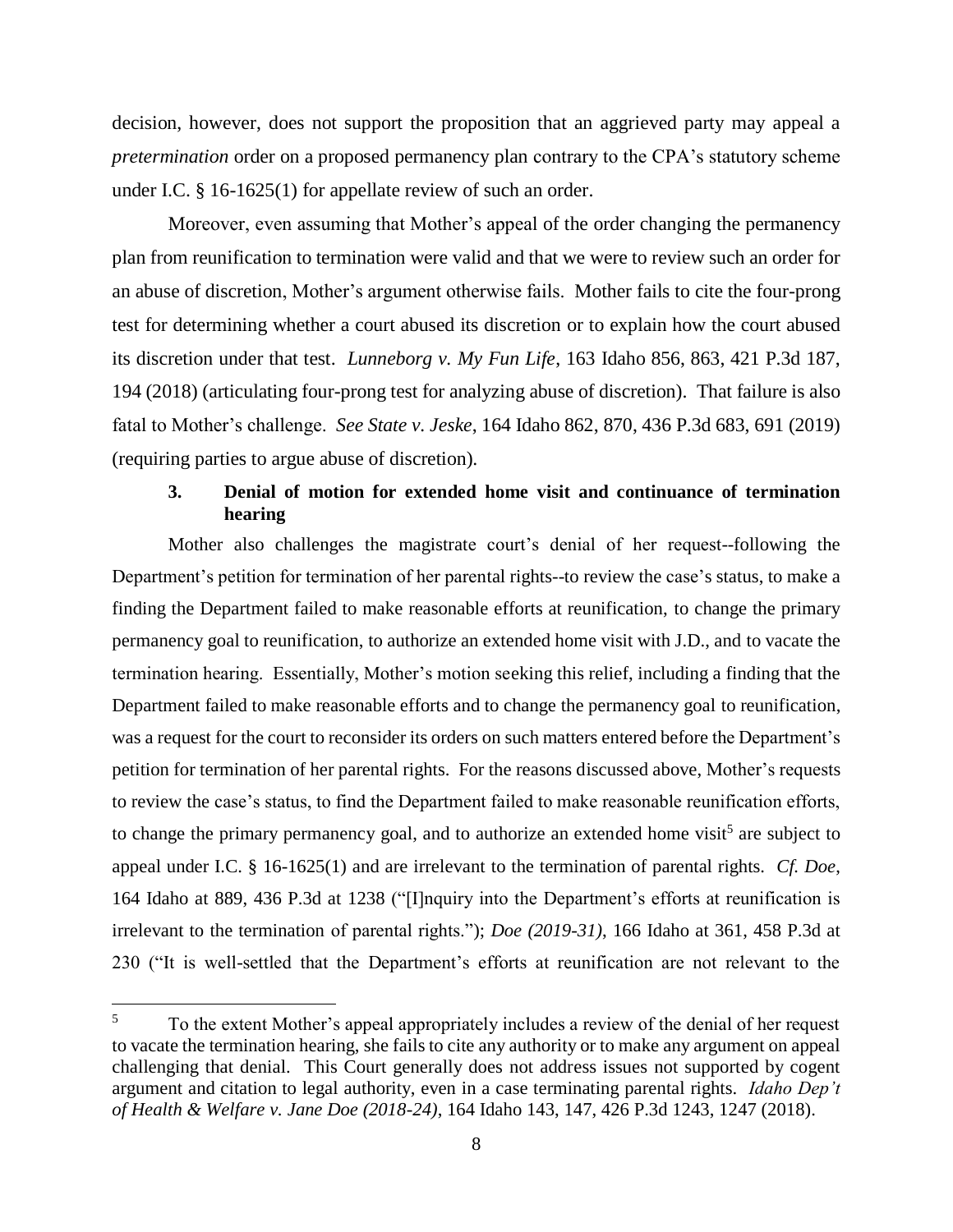magistrate court's termination decision under I.C. § 16-2005."). Because Mother did not seek a timely appeal under I.C. § 16-1625(1), we decline to address the merits of her challenges to the court's orders entered before its judgment terminating her parental rights.

#### **B. Termination of Parental Rights**

### **1. Standard of review**

In addition to challenging the magistrate court's orders entered before the termination hearing, Mother also challenges the court's judgment terminating her parental rights. The following principles apply to a review of the termination of parental rights. A parent has a fundamental liberty interest in maintaining a relationship with his or her child. *Troxel v. Granville*, 530 U.S. 57, 65 (2000); *Doe v. State*, 137 Idaho 758, 760, 53 P.3d 341, 343 (2002). This interest is protected by the Fourteenth Amendment to the United States Constitution. *State v. Doe*, 144 Idaho 839, 842, 172 P.3d 1114, 1117 (2007). Implicit in the Termination of Parent and Child Relationship Act is the philosophy that, wherever possible, family life should be strengthened and preserved. I.C. § 16-2001(2). Therefore, the requisites of due process must be met when terminating the parent-child relationship. *State v. Doe*, 143 Idaho 383, 386, 146 P.3d 649, 652 (2006). Due process requires that the grounds for terminating a parent-child relationship be proved by clear and convincing evidence. *Id*. Because a fundamental liberty interest is at stake, the United States Supreme Court has determined that a court may terminate a parent-child relationship only if that decision is supported by clear and convincing evidence. *Santosky v. Kramer*, 455 U.S. 745, 769 (1982); *see also* I.C. § 16-2009; *Doe v. Dep't of Health & Welfare*, 146 Idaho 759, 761-62, 203 P.3d 689, 691-92 (2009); *Doe*, 143 Idaho at 386, 146 P.3d at 652.

On appeal from a decision terminating parental rights, this Court examines whether the decision is supported by substantial and competent evidence, which means such evidence as a reasonable mind might accept as adequate to support a conclusion. *Doe v. Doe*, 148 Idaho 243, 245-46, 220 P.3d 1062, 1064-65 (2009). The appellate court will indulge all reasonable inferences in support of the trial court's judgment when reviewing an order that parental rights be terminated. *Id.* The Idaho Supreme Court has also said that the substantial evidence test requires a greater quantum of evidence in cases where the trial court's finding must be supported by clear and convincing evidence than in cases where a mere preponderance is required. *State v. Doe*, 143 Idaho 343, 346, 144 P.3d 597, 600 (2006). Clear and convincing evidence is generally understood to be evidence indicating that the thing to be proved is highly probable or reasonably certain. *Roe*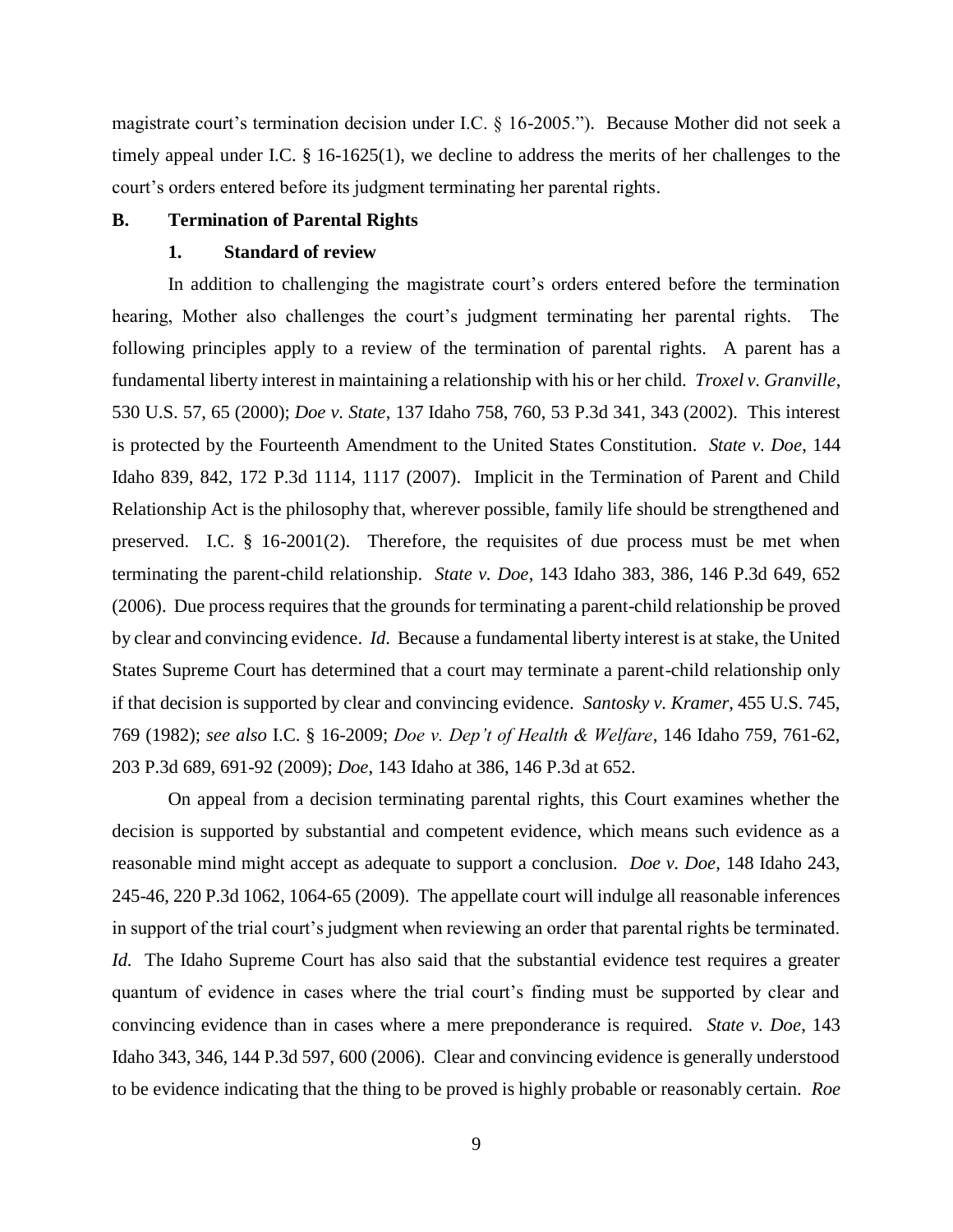*v. Doe*, 143 Idaho 188, 191, 141 P.3d 1057, 1060 (2006). Further, the magistrate court's decision must be supported by objectively supportable grounds. *Doe*, 143 Idaho at 346, 144 P.3d at 600.

Idaho Code Section 16-2005 permits a party to petition the court for termination of the parent-child relationship when it is in the child's best interests and any one of the following five factors exist: (a) abandonment; (b) neglect or abuse; (c) lack of a biological relationship between the child and a presumptive parent; (d) the parent is unable to discharge parental responsibilities for a prolonged period that will be injurious to the health, morals, or well-being of the child; or (e) the parent is incarcerated and will remain incarcerated for a substantial period of time.

### **2. Neglect**

Mother challenges the magistrate court's conclusions that she neglected J.D under I.C. § 16-2005(b). The court concluded Mother neglected J.D. on two alternative grounds, including that J.D. "was without proper [parental] care and control necessary for his wellbeing" and that Mother failed to comply with her case plan.<sup>6</sup> See I.C. § 16-1602(31)(a) (defining neglect to include failing to provide proper parental care and control); I.C. § 16-2002(3)(b) (defining neglect to include failure to comply with case plan and department having custody of child for fifteen of the most recent twenty-two months). Each of these alternative conclusions provides an independent basis for terminating Mother's parental rights. *See Idaho Dep't of Health & Welfare v. Doe* (2012-16), 154 Idaho 175, 181-82, 296 P.3d 381, 387-88 (2013) (noting statutory grounds for termination of parental rights are independent and if court finds one or more grounds for termination, it may grant termination).

 $\boldsymbol{6}$ The magistrate court also concluded Mother "is unable to discharge her parental responsibilities" under I.C. § 16-2005(d). Although Mother challenges this conclusion, we decline to address the merits of this argument because she fails to establish the magistrate court erred by concluding she neglected J.D. under I.C. § 16-2005(b). *See Idaho Dep't of Health & Welfare v. Doe (2012-16)*, 154 Idaho 175, 181-82, 296 P.3d 381, 387-88 (2013) (noting statutory grounds for termination of parental rights are independent and if court finds one or more grounds for termination, it may grant termination).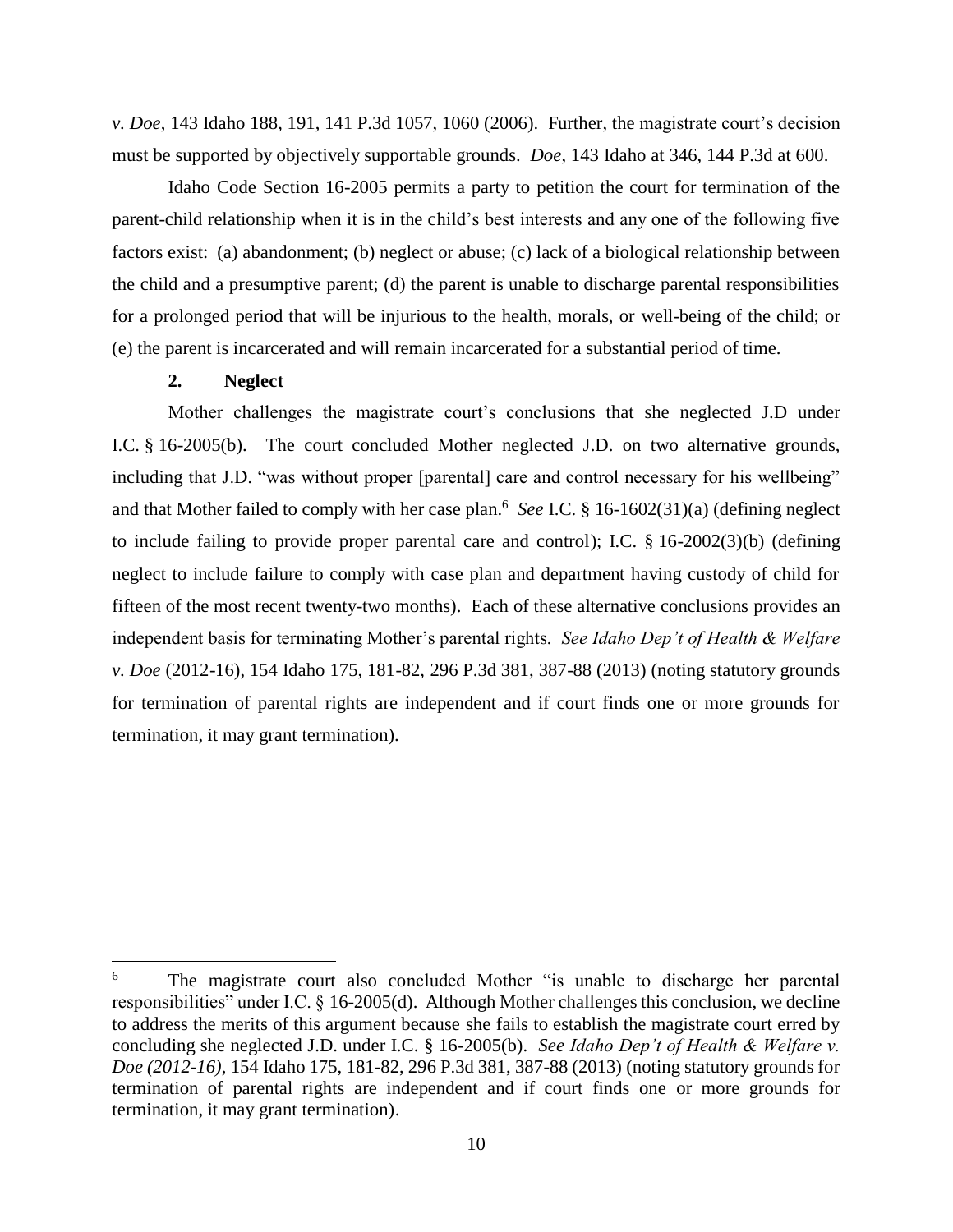## **a. Proper parental care and control**

Mother challenges the magistrate court's conclusion that "the child was without proper [parental] care and control necessary for his well-being." *See* I.C. § 16-1602(31)(a) (defining neglect to include failing to provide proper parental care and control). In support of this conclusion, the court found Mother was unable or refused "to provide appropriate care, attention, and supervision" of J.D. For example, the court found Mother failed to recognize J.D.'s "developmental level or normal childhood exuberance and boundary-testing" and that his behavior was "the product of being locked in a room, physically disciplined with extreme means, and criticized for every mistake." Further, the court found Mother wanted the Department, medical care providers and other caregivers "to 'fix'" J.D., but she was unwilling or lacked the desire to commit to the time necessary to parent J.D. The court also rejected Mother's inconsistent claims that "her poor demonstration of parenting skills [was] based on an inability to retain information regarding parenting" and that "she could appropriately parent [J.D.]." Finally, the court found "Mother did not complete programs she was perfectly capable of completing," noting specifically that she failed to "progress to Phase Two of [parent-child interactive therapy (PCIT)] after a year of sessions" and "did not finish therapy" because she sabotaged the relationship with the therapist.

Mother argues the magistrate court's description of her "actions and intent" do not "accurately reflect" the trial testimony. In support, Mother cites to numerous portions of the trial transcript which she contends shows "she followed medical advise [sic]," "complied with all medical recommendations," "demonstrate[d] her PCIT skills," and "completed a [trust-based relational intervention (TBRI)] training and was using the skills she learned in her visits."

Mother, however, does not identify any of the magistrate court's findings--with one exception<sup>7</sup>--which she contends are not supported by substantial and competent evidence. Rather,

Mother challenges the magistrate court's finding about the number of investigations the Department conducted related to Mother. Specifically, Mother claims that "the history of neglect is inaccurately reported by the [court] as the testimony was 16 calls for investigation (not 26)." Mother's argument, however, misstates the court's finding. The court found that "the family had 26 CPA referrals to [the Department], 16 investigated, and ten information-only."

Substantial and competent evidence supports this finding, including the testimony of a Department social worker, who testified:

Q. Do you know how many times people have called the central hotline regarding [Mother]?

A. Twenty-six.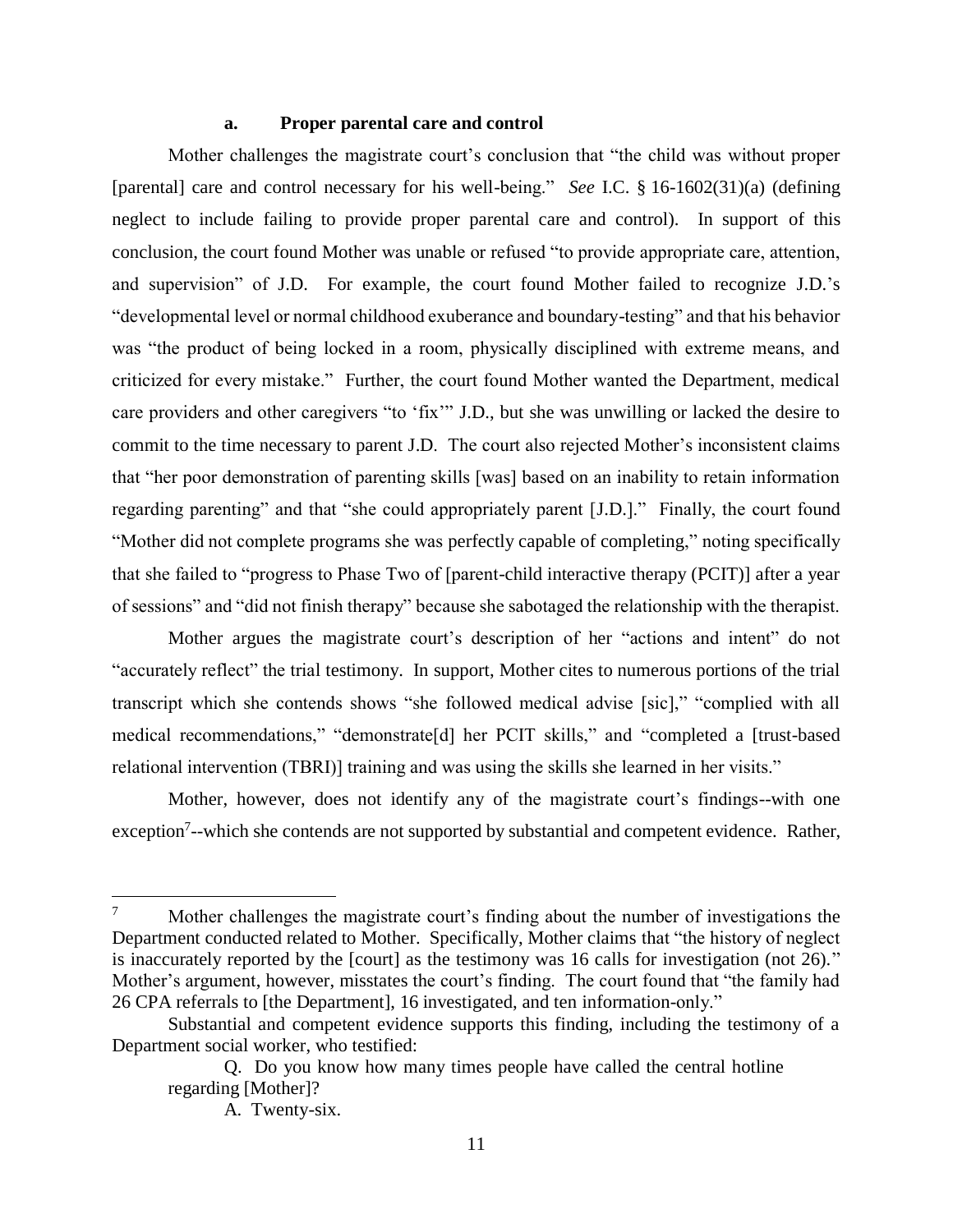Mother requests that this Court reweigh the evidence and substitute its view for that of the magistrate court's view, which we decline to do. *See Neustadt v. [Colafranceschi](https://1.next.westlaw.com/Link/Document/FullText?findType=Y&serNum=2051555312&pubNum=0004645&originatingDoc=I5a953610011211ec9164a71560b00466&refType=RP&fi=co_pp_sp_4645_14&originationContext=document&transitionType=DocumentItem&ppcid=81025817d1a54e19a079e2bcca701052&contextData=(sc.DocLink)#co_pp_sp_4645_14)*, 167 Idaho 214, 228, 469 P.3d 1, 15 [\(2020\)](https://1.next.westlaw.com/Link/Document/FullText?findType=Y&serNum=2051555312&pubNum=0004645&originatingDoc=I5a953610011211ec9164a71560b00466&refType=RP&fi=co_pp_sp_4645_14&originationContext=document&transitionType=DocumentItem&ppcid=81025817d1a54e19a079e2bcca701052&contextData=(sc.DocLink)#co_pp_sp_4645_14) ("[A]ppellate courts in Idaho do not reweigh evidence."); *In re [Doe](https://1.next.westlaw.com/Link/Document/FullText?findType=Y&serNum=2023835367&pubNum=0004645&originatingDoc=I5a953610011211ec9164a71560b00466&refType=RP&fi=co_pp_sp_4645_961&originationContext=document&transitionType=DocumentItem&ppcid=81025817d1a54e19a079e2bcca701052&contextData=(sc.DocLink)#co_pp_sp_4645_961) [2009-19](https://1.next.westlaw.com/Link/Document/FullText?findType=Y&serNum=2023835367&pubNum=0004645&originatingDoc=I5a953610011211ec9164a71560b00466&refType=RP&fi=co_pp_sp_4645_961&originationContext=document&transitionType=DocumentItem&ppcid=81025817d1a54e19a079e2bcca701052&contextData=(sc.DocLink)#co_pp_sp_4645_961)*, 150 Idaho 201, 209, 245 P.3d 953, 961 (2010) ("It is not our role to reweigh the evidence.").

## **b. Case plan compliance**

Mother also challenges the magistrate court's alternative conclusion that she neglected J.D. by failing to comply with the case plan. *See* I.C. § 16-2002(3)(b) (defining neglect to include failure to comply with case plan and department having custody of child for fifteen of the most recent twenty-two months). Although the court concluded Mother completed some tasks, it concluded "Mother has been unable to comply with the two most important case plan tasks." Nonetheless, the court's decision indicates Mother failed to complete three tasks identified in the case plan.

The magistrate court found Mother failed to complete Task 1.1.1.3. This task requires that Mother work with her therapist, J.D.'s therapist, and a parent coach "to build a healthy, parentchild relationship." Regarding Task 1.1.1.3, the court found that "Mother was unwilling to make the sacrifice and devote the individual time to [J.D.] that he needed." The court attributes this unwillingness to Mother's "preferences for tending to [her] other children," "her mental health struggles," "her inability to apply what she learned over years of therapy and coaching," and "her continuation of known abusive parenting techniques (locking in room, negative blaming and criticism, overreactions to normal if ebullient behavior, etc.)."

The magistrate court also found Mother failed to complete Task 1.1.1.5. This task requires Mother to work with the Department to identify J.D.'s medical and mental health care needs. Regarding Task 1.1.1.5, the court found that "Mother did not show an ability to manage [J.D.'s]

. . . .

Q. Do you know how many of those times they were just considered [an information and referral] and didn't go anywhere?

A. I'm going to look in my document to refresh my memory. Sixteen of those were investigated.

Q. Has [Mother] ever been substantiated?

A. She has.

Q. How many times?

A. She's been substantiated three times for physical abuse.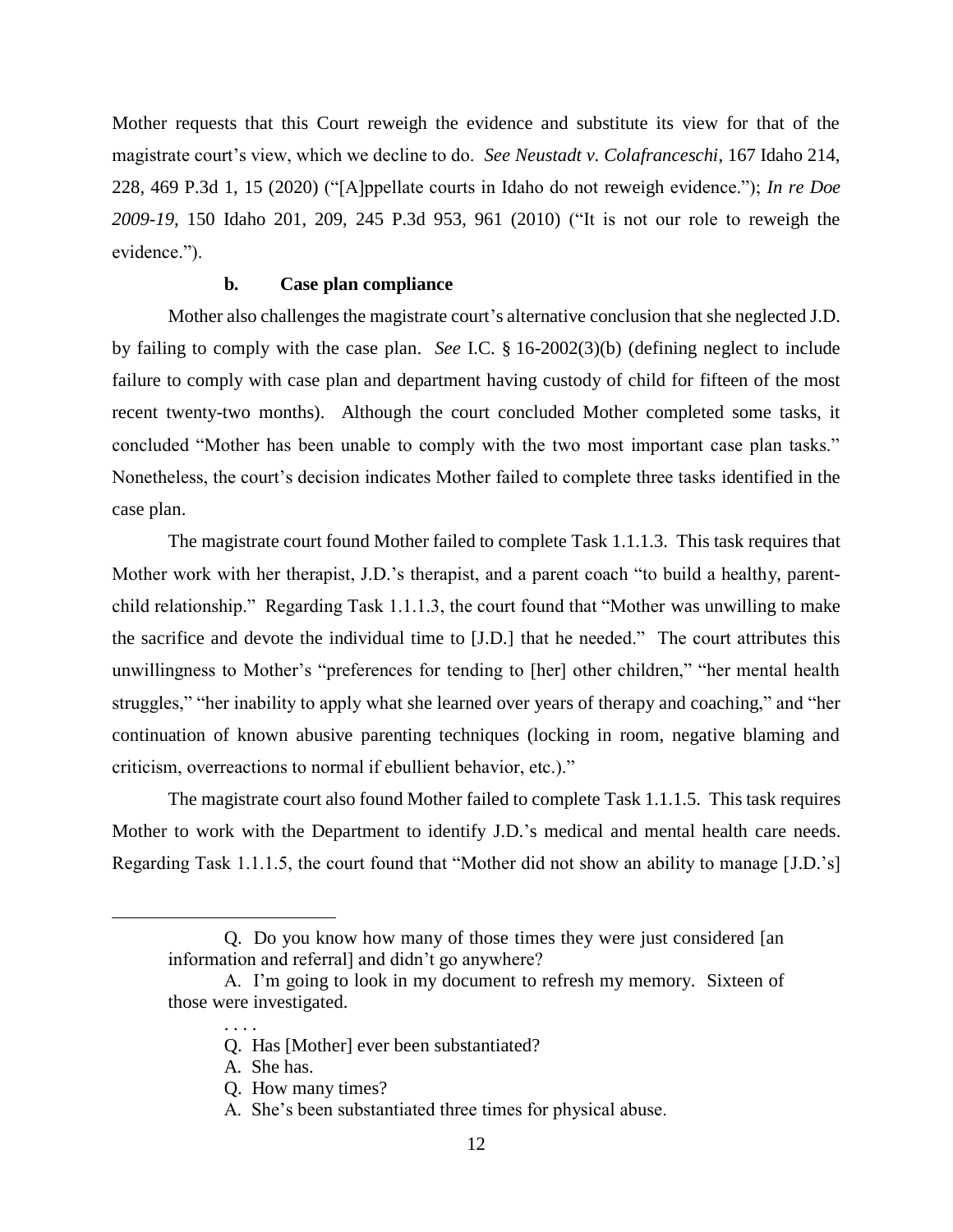mental health care needs," "refused to accept the diagnoses," "was unwilling and unable to . . . follow the recommendations," failed to devote even minimal time to addressing J.D.'s needs, and "failed to demonstrate competently the recommended parenting techniques."

Finally, the magistrate court found Mother failed to complete Task 1.1.1.6. This task requires Mother to demonstrate her ability to care appropriately for J.D., including demonstrating during scheduled visits the skills she learned in counseling. Regarding Task 1.1.1.6, the court found that, although Mother "did positive things during visits," she "never progressed to unsupervised visits" and "struggled to fully engage and could not pick up on [J.D.'s] cues" and that "every therapist [who] provided parenting coaching, training and supervision agreed that Mother, despite years of support, lacked competency to parent [J.D.]." Based on these failures, the court concluded, among other things, that "Mother never fully applied herself to training and using learned skills during visits"; "Mother has not demonstrated [an] understanding how to be a safe or protective parent"; and she never "progress[ed] to warrant unsupervised visits."

Again, Mother does not specifically challenge any of these findings. Instead, Mother argues that she complied with the case plan "to the extent [she] was allowed to participate" and that "barriers outside of [her] control . . . skew[ed] the accomplishments that were fundamentally most important."<sup>8</sup> Specifically, she identifies those barriers to include the coronavirus pandemic "restrictions," J.D.'s "relocation to 4 different foster placements," and changes in J.D.'s services and medications. Other than identifying these purported barriers to Mother's compliance with her case plan, Mother fails to explain how these events created circumstances beyond her control that made it impossible for her to comply with her case plan. *See Idaho Dep't of Health and Welfare v. Doe (2016-14)*, 161 Idaho 596, 600, 389 P.3d 141, 145 (2016) (holding impossibility defense occurs where circumstances are beyond parent's control); *see also State, Dep't of Health &* 

<sup>8</sup> In support of this argument, Mother cites *In re Termination of Parental Rights as to N.J.* (*In re N.J.*), 8 P.3d 126 (Nev. 2000). She quotes that case as stating that "the parent cannot be judged unsuitable by reason of failure to comply with requirements and plans that are unclear and have not been communicated to the parent, or which are impossible for the parent to abide by." The case, however, does not contain the quoted language or stand for that the quoted proposition. Rather, the quote is from *Champagne v. Welfare Div. of Nevada State Dep't of Hum. Res.*, 691 P.2d 849, 857 (Nev. 1984), which *In re N.J.* overrules. In *In re N.J.*, the Nevada Supreme Court addressed whether the biological parents who had not supported a child for seven years had abandoned that child under Nevada statutes providing for termination of parental rights. *Id.* at 135. Accordingly, *In re N.J.* provides no persuasive, applicable authority in this case.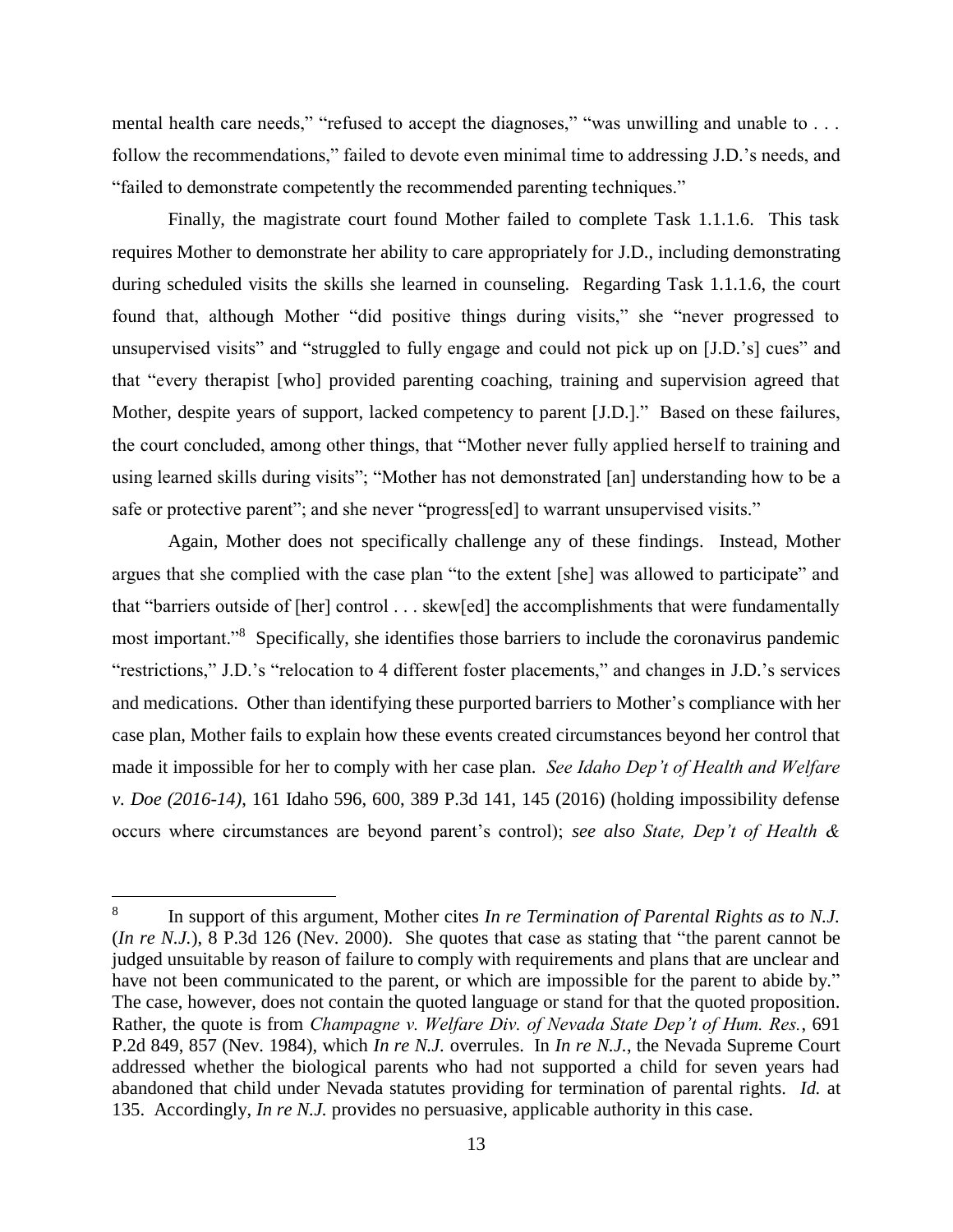*Welfare v. Doe (2020-47)*, 168 Idaho 496, 500, 483 P.3d 1039, 1043 (Ct. App. 2021) ("While the pandemic has undoubtedly changed the manner in which a parent must perform a case plan, Mother fails to articulate how the pandemic adversely impacted her ability to perform her case plan.")

Moreover, Mother's argument that certain barriers precluded her complete performance of the case plan suggests she is relying on the impossibility defense. *Idaho Dep't of Health and Welfare v. Doe*, 162 Idaho 236, 243, 395 P.3d 1269, 1276 (2017) (noting "impossibility may be asserted as a defense to a claim of neglect"). Mother, however, fails to address the magistrate court's conclusion that impossibility is not a defense to her failure to comply with her case plan because she was "responsible for her failure to make meaningful progress" under the plan.

Mother also asserts that she "was able to demonstrate" the "minimum" "knowledge and skills sufficient to return [J.D.] home and remain engaged in long-term services." In support, she claims she should "be credited with what she did right," is "able to describe a safety plan," discussed and demonstrated "her skills during visitations," and "has family support." Contrary to this argument, however, Mother never progressed to unsupervised visits because of her failure to demonstrate adequate parental skills, as the magistrate court found. Moreover, Mother's assertion that she should "be given credit for what she did right" simply requests that this Court reweigh the evidence, which again we decline to do. *See [Neustadt](https://1.next.westlaw.com/Link/Document/FullText?findType=Y&serNum=2051555312&pubNum=0004645&originatingDoc=I5a953610011211ec9164a71560b00466&refType=RP&fi=co_pp_sp_4645_14&originationContext=document&transitionType=DocumentItem&ppcid=81025817d1a54e19a079e2bcca701052&contextData=(sc.DocLink)#co_pp_sp_4645_14)*, 167 Idaho at 227, 469 P.3d at 14 ("[A]ppellate courts in Idaho do not reweigh evidence."); *In re Doe [2009-19](https://1.next.westlaw.com/Link/Document/FullText?findType=Y&serNum=2023835367&pubNum=0004645&originatingDoc=I5a953610011211ec9164a71560b00466&refType=RP&fi=co_pp_sp_4645_961&originationContext=document&transitionType=DocumentItem&ppcid=81025817d1a54e19a079e2bcca701052&contextData=(sc.DocLink)#co_pp_sp_4645_961)*, 150 Idaho at 209, 245 [P.3d](https://1.next.westlaw.com/Link/Document/FullText?findType=Y&serNum=2023835367&pubNum=0004645&originatingDoc=I5a953610011211ec9164a71560b00466&refType=RP&fi=co_pp_sp_4645_961&originationContext=document&transitionType=DocumentItem&ppcid=81025817d1a54e19a079e2bcca701052&contextData=(sc.DocLink)#co_pp_sp_4645_961) at 961 ("It is not our role to reweigh the evidence.").

## **2. Best interests**

Mother also challenges the magistrate court's conclusion that termination of her parental rights is in J.D's best interests. Once a statutory ground for termination has been established, the trial court must next determine whether it is in the best interests of the child to terminate the parentchild relationship. *Tanner v. State, Dep't of Health & Welfare*, 120 Idaho 606, 611, 818 P.2d 310, 315 (1991). When determining whether termination is in the child's best interests, the trial court may consider the parent's history with substance abuse, the stability and permanency of the home, the unemployment of the parent, the financial contribution of the parent to the child's care after the child is placed in protective custody, the improvement of the child while in foster care, the parent's efforts to improve his or her situation, and the parent's continuing problems with the law. *Doe (2015-03) v. Doe*, 159 Idaho 192, 198, 358 P.3d 77, 83 (2015); *Idaho Dep't of Health & Welfare v. Doe*, 156 Idaho 103, 111, 320 P.3d 1262, 1270 (2014). A finding that it is in the best